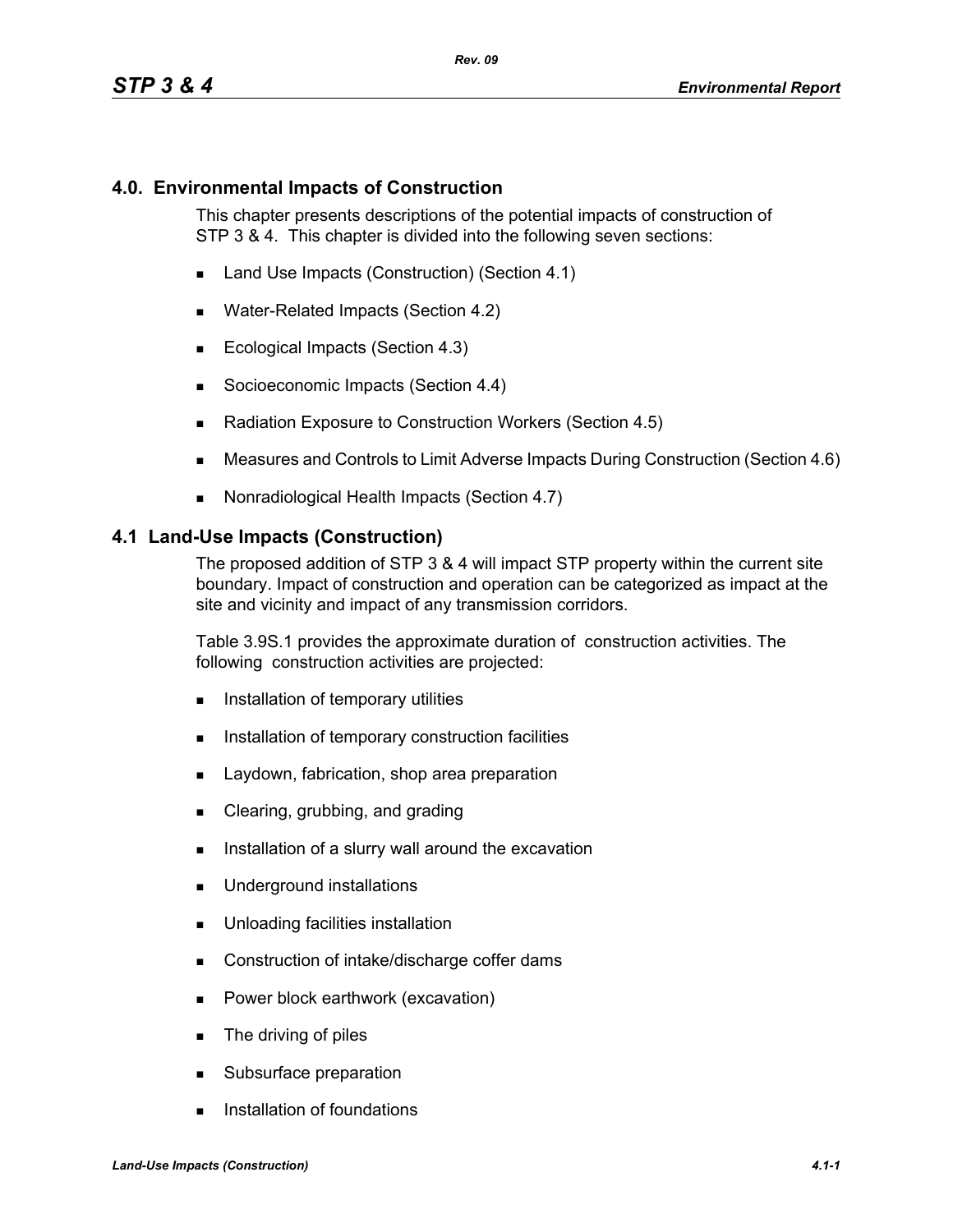*Rev. 09*

- **Placement of backfill, concrete, or permanent retaining walls supporting safety** related SSC's within an excavation
- In-place assembly, erection, fabrication or testing
- Construction of main power block building/structures
- **EXECT** Circulating water intake and pump house
- Ultimate heat sink cooling towers and pump houses

Upon completion of construction activities, surface and subsurface features would be restored in accordance with landowner and permit/consent requirements (Subsection 3.9S.2.11).

Construction activities and potential land-use impacts to the site and vicinity are presented in Subsection 4.1.1. Potential impacts along transmission corridors and offsite areas are addressed in Subsection 4.1.2. Subsection 4.1.3 describes potential impacts of the proposed project construction activities associated with historical and cultural resource properties at the site and vicinity.

# **4.1.1 The Site and Vicinity**

## **4.1.1.1 Impact Assessment (direct)**

Before construction of STP 1 & 2 in the early 1980s, land within the site boundary would have been classified as agricultural, forest, or rangeland (see Figure 2.2-1 and Table 2.2-1). Subsection 2.2.1.1 identifies land-use classification at the site based on NOAA categories. Of the approximately 12,220 acres within the STP property (Table 2.2-1), approximately 57.5% comprises water, 33.1% agricultural land, 8.8% forest land, with the remaining land use (0.7%) classified as rangeland. Cattle are permitted to graze on a small portion of STP land adjacent to the Colorado River. This area is located just within the eastern boundary of the STP property, south of the STP barge slip.

Land use within six miles of the STP site is discussed in Subsection 2.2.1. Land use is predominantly agricultural, but there is also commercial fishing in the lower Colorado River, East and West Matagorda Bays,Gulf Intracoastal Waterway, and the Gulf of Mexico (Reference 4.1-1). Recreational use areas within six miles of the STP site include the Lower Colorado River Authority (LCRA) Park.

All temporary and new permanent facilities associated with the construction of STP 3 & 4 are located within the existing STP site boundary, on land areas previously disturbed by construction (Reference 4.1-2). STPNOC concludes that the site landuse impacts upon completion of all construction activities would be SMALL and would not warrant mitigation.

Land directly affected by construction would be confined to the existing site and only those transmission corridors contained within the site boundary (fenceline). There are no new offsite transmission lines or corridors required to support STP 3 & 4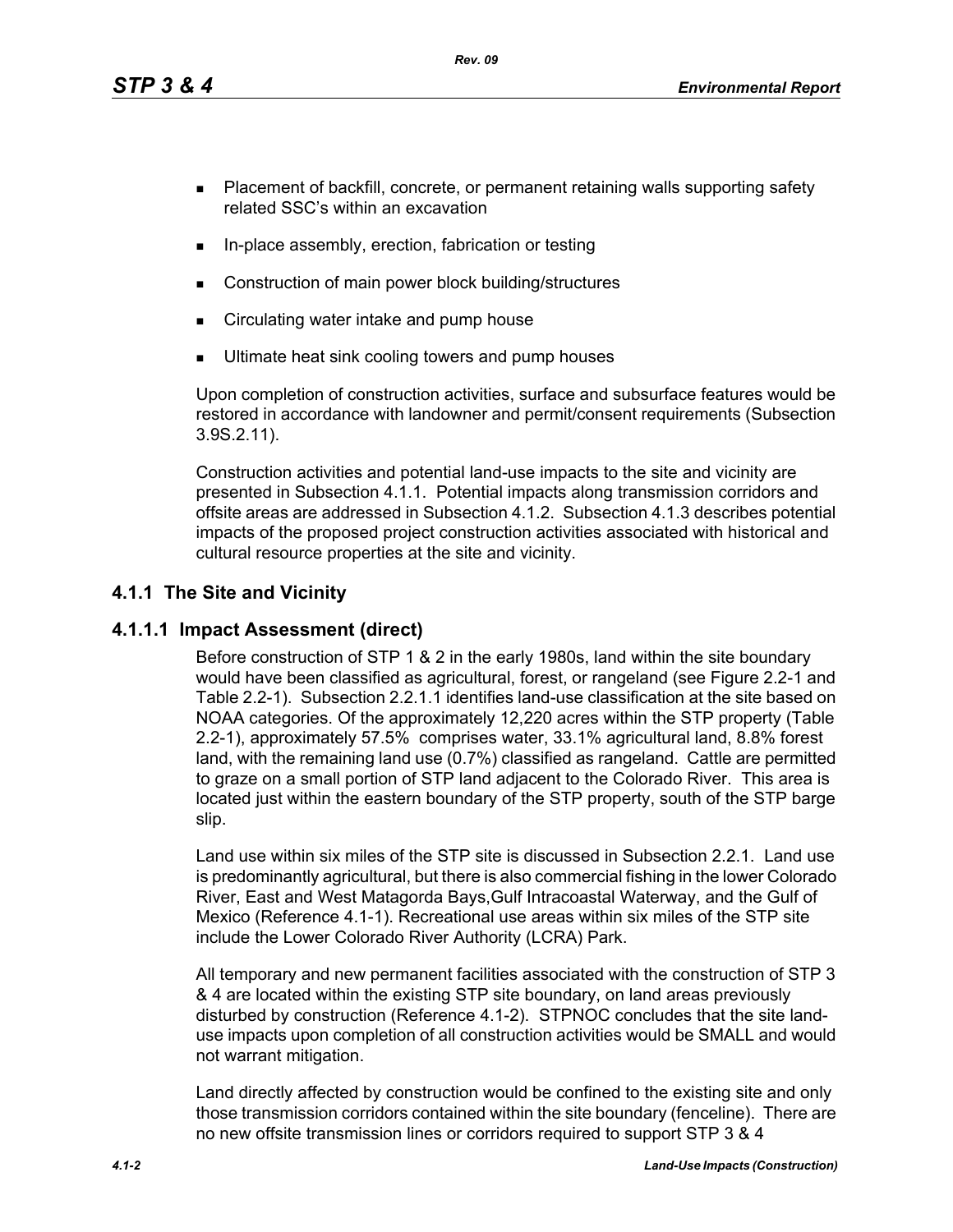(Subsection 2.2.2.2). Transmission lines and offsite areas are further discussed in Subsection 4.1.2. Areas that would be disturbed by site construction are located primarily to the west of the existing STP 1 & 2, as shown in Figure 3.9S-1.

Of the approximately 12,220 acres located within the site boundary (fenceline), approximately 540 acres would be disturbed for long-term or short-term construction activities associated with construction of STP 3 & 4 and their supporting facilities. Since there is no zoning in Matagorda County, no rezoning would be required for this project (Reference 4.1-3). All land that would be impacted during construction of STP 3 & 4 is within the STP site boundary, and was previously disturbed during construction of STP 1 & 2 (References 4.1-2 and 4.1-4).

A heavy haul road would be constructed from STP 3 & 4 to the existing road to the barge slip to accommodate large construction vehicles (Subsection 3.9S.3.2). This heavy-haul road would be approximately 2.5 miles long and approximately 50 feet wide and provide access from the east side of the site to the west side of the site where construction of STP 3 & 4 would take place. The construction workforce would use the existing south extension from Farm-to-Market (FM) 521 to access STP 3 & 4 (see Figure 3.9S-1). The construction workforce would avoid the existing East Site Access Road in order to minimize disruption of traffic patterns to STP 1 & 2 (Subsection 3.9S.3.2).

Approximately 300 acres of the approximately 540 acres disturbed during site preparation and construction would be dedicated permanently to the new units and their supporting facilities (power block, cooling tower, switchyard)(see Figure 3.9S1). The remaining disturbed acreage would be used for temporary construction facilities, laydown areas, construction parking areas, and borrow/spoil storage (Subsection 3.9S.3). Temporary construction laydown areas would be located to the north and south of the STP 3 & 4 power block construction area. Temporary construction facilities would also be located south of the STP 3 & 4 power block construction area. Construction parking lots and borrow/soil storage would generally be to the west of the new STP 3 & 4 construction area. The acres of land that would be dedicated to the new units and their supporting facilities are indicated in Table 4.1-1. The permanent structures and facilities include:

- Road and rail construction
- **Security construction**
- **Reactor Building**
- Control Building
- **Turbine Building**
- Fire Protection pump house
- Radwaste Building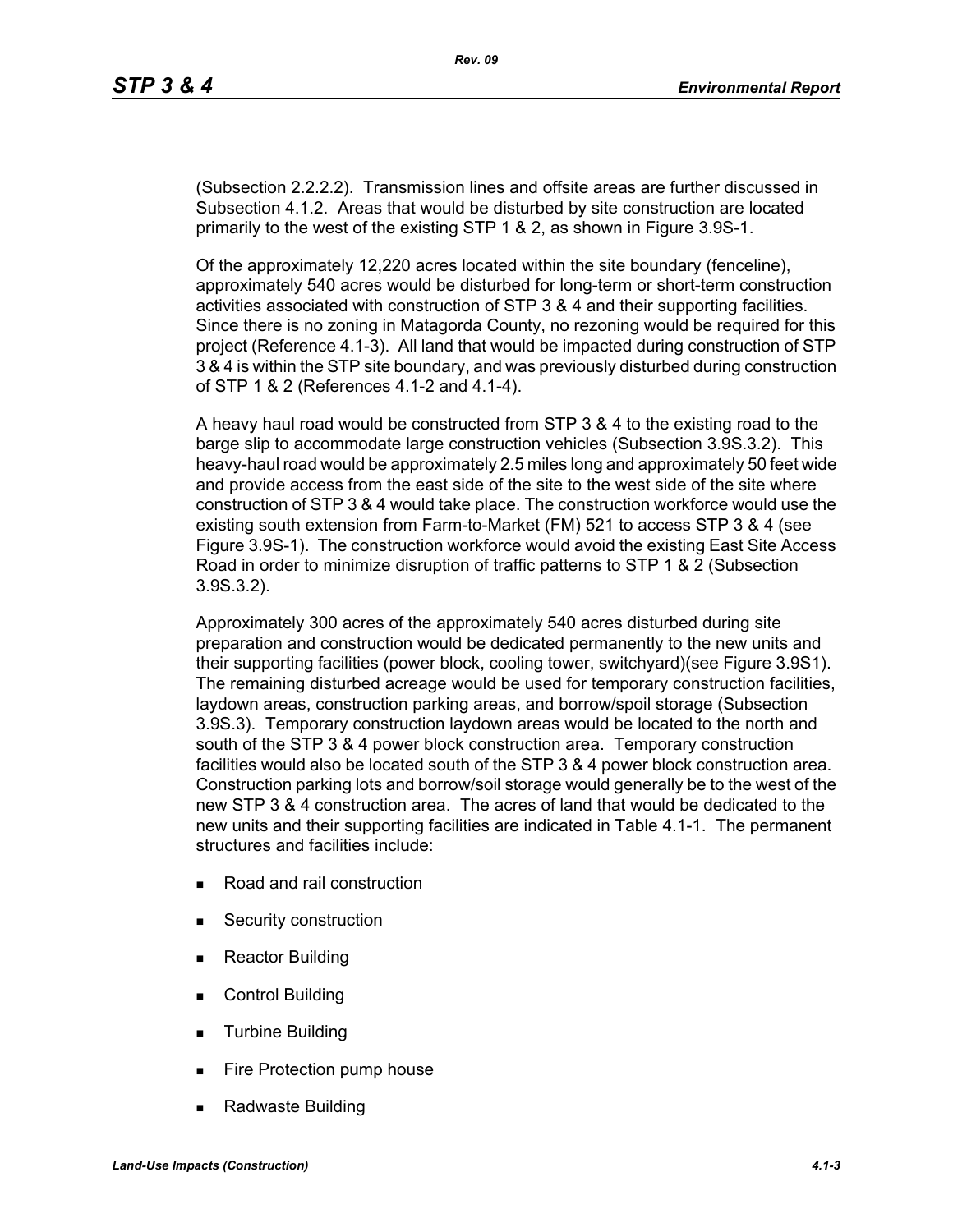- Service Building
- Switchyard and installation of the main transformers
- Administration, simulator, and training facility buildings
- Circulating water intake, discharge, and pump house
- Ultimate Heat Sink (UHS) basins, cooling towers and UHS pump houses (hereafter called cooling tower)
- Yard tanks

No existing utilities cross the STP property. Upon completion of construction activities, surface and subsurface features would be restored in accordance with landowner and permit/consent requirements (Subsection 3.9S.2.11).

All site preparation and construction activities would be conducted in accordance with federal, state, and local regulations. As described in Subsection 3.9S.2, STPNOC would acquire all necessary permits and authorizations and implement environmental controls (such as a Storm Water Pollution Prevention Plan [SWPPP] in accordance with Texas Pollutant Discharge Elimination System [TPDES] program) before earth disturbing activities begin. Site preparation and construction activities that would affect land use include clearing, grubbing, excavating, grading and stockpiling. Measures used to limit adverse impacts during construction are outlined in Table 4.6-1.

Permanently disturbed areas within the site would be contoured and stabilized in accordance with design specifications. When necessary, revegetation would comply with site maintenance and safety requirements. Methods to stabilize areas, prevent erosion and sedimentation, and reduce polluted runoff would comply with applicable laws, regulations, permit requirements, good engineering and construction practices, and recognized Best Management Practices (BMPs). The State of Texas does not have their own Storm Water Management BMP handbook; however, all construction sites with a disturbed area of one acre or larger are required to comply with the Clean Water Act requirements to reduce polluted runoff. These requirements include coverage under the State of Texas TPDES permit, development and implementation of a SWPPP, weekly inspections and documentation of runoff controls, and notification of regulatory authorities when the site has been stabilized. Applicable industry guidance would be followed to reduce stormwater quantity, improve stormwater quality, and protect receiving water and downstream areas.

Construction activities within the site would not take place within a floodplain (Reference 4.1-5). However, the STP property is located almost entirely within the coastal zone as defined by the Texas Coastal Management Program (CMP) (Figure 2.2-1), therefore SMALL to MODERATE construction impacts would take place within the coastal zone (Subsection 2.2.1.1). Additional impacts to land secondarily affected by construction are discussed in Section 4.1. To mitigate impacts, STPNOC would maintain communication with local and regional governmental and nongovernmental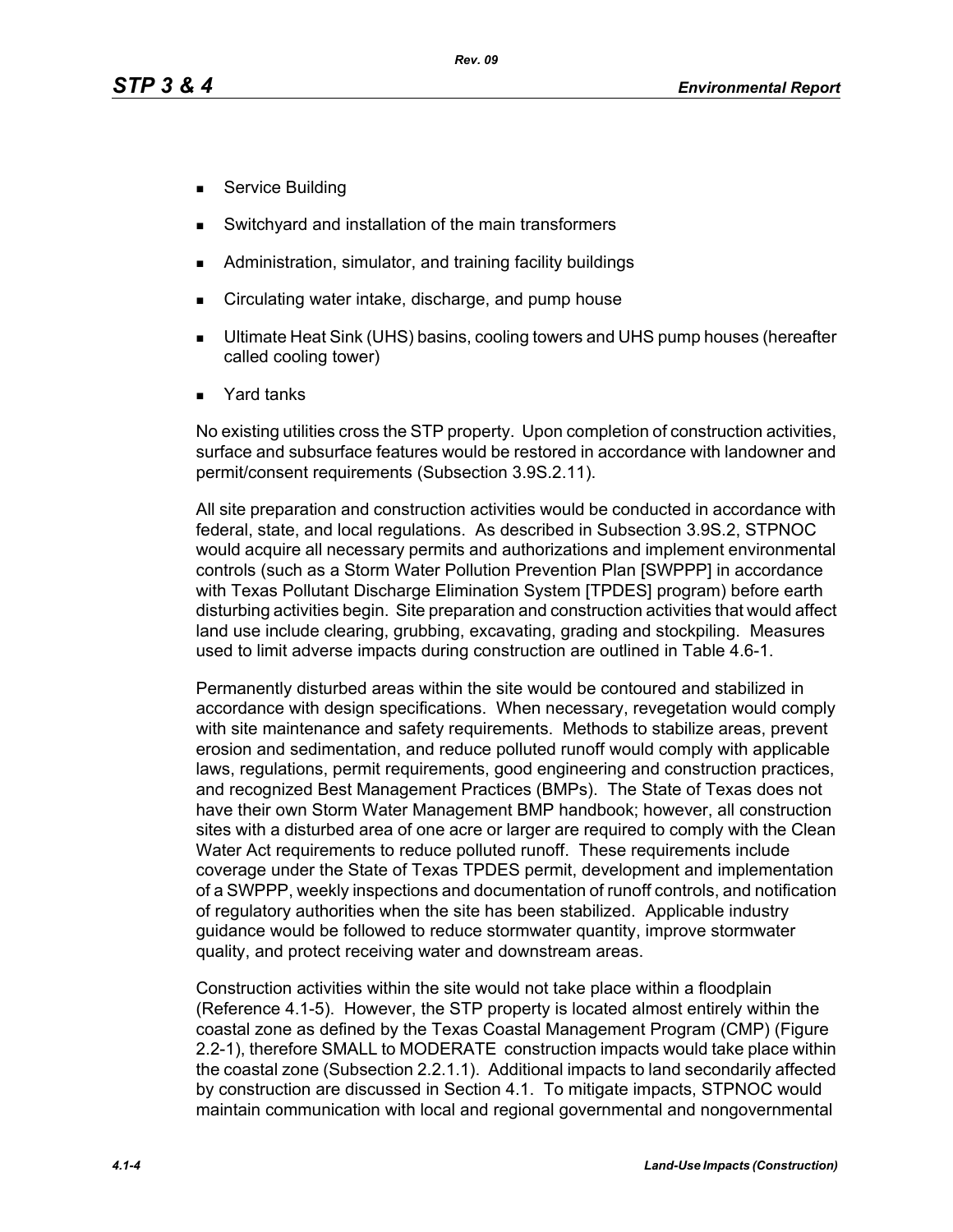organizations (e.g., LCRA, etc.) to verify that construction activities comply with applicable laws and regulations.

Approximately 127.6 acres of wetlands can be found on the STP site (Figure 2.4-3). Man-made wetlands totaling 110 acres (Reference 4.1-1) are located approximately 1800 feet north of the essential cooling pond. These wetlands would not be disturbed by construction activities. Other wetland areas (a total of 29, equaling 17.6 acres) are found on the STP site The wetlands are located near areas designated as temporary laydown, construction office, construction parking, and spoil areas. These sites will be avoided and protected during the construction phase, thus limiting direct impacts. STP would use silt fences and other erosion control devices, as needed, to help mitigate the possibility of surface water runoff from proposed construction activities impacting the STP site's surface water drainage features. (for more information, see Subsection 4.3.1.1).

Care would be taken so that sensitive areas are not impacted by other construction activities. As shown in Figure 3.9S-1, where possible, locations for temporary construction facilities have been carefully selected to avoid man-made or natural wetland areas within the STP property.

STPNOC has surveyed this area for threatened and endangered species as described in Subsection 2.4.1 and has found that permanent and temporary land use changes at the site as a result of construction of STP 3 & 4 would not result in adverse impacts to either federal or state-list of endangered or threatened species, nor critical habitats (see Subsection 4.3.1.1).

NUREG-1555 acknowledges that impact on less than 500 (1235 acres) usually has minor effects. Since the expected impact at STP encompasses only 540 acres of land the impact is expected to be minor.

## **4.1.1.2 Land-Use Plans**

There are no federal, state, regional, or county land-use plans for this area. Since there is no zoning in Matagorda County, no rezoning would be required for this project (Reference 4.1-3). The Matagorda County Economic Development Corporation (MCEDC) has prepared a Strategic Plan for Economic Development (Reference 4.1- 6) that covers the communities of: Bay City and Van Vleck, Blessing, Markham and Midfield, City of Matagorda, Matagorda County, Selected Rural Areas, Palacios, Sargent, and Wadsworth. The intent of the plan is to help bring new business activity to Matagorda County and actively plan for future economic development (to include planning for infrastructure needs to support economic growth). A portion of the plan also highlights the need for regional land use planning. Subsection 2.5.2.3 provides an analysis of land-use impacts attributed to potential increased population and tax revenues to Matagorda and Brazoria Counties.

STPNOC concludes that impacts to land-use planning in the vicinity would be SMALL, but would maintain communication with local and regional governmental and nongovernmental organizations to disseminate project information in a timely manner. Recipients of this information would be given the opportunity to perform their decision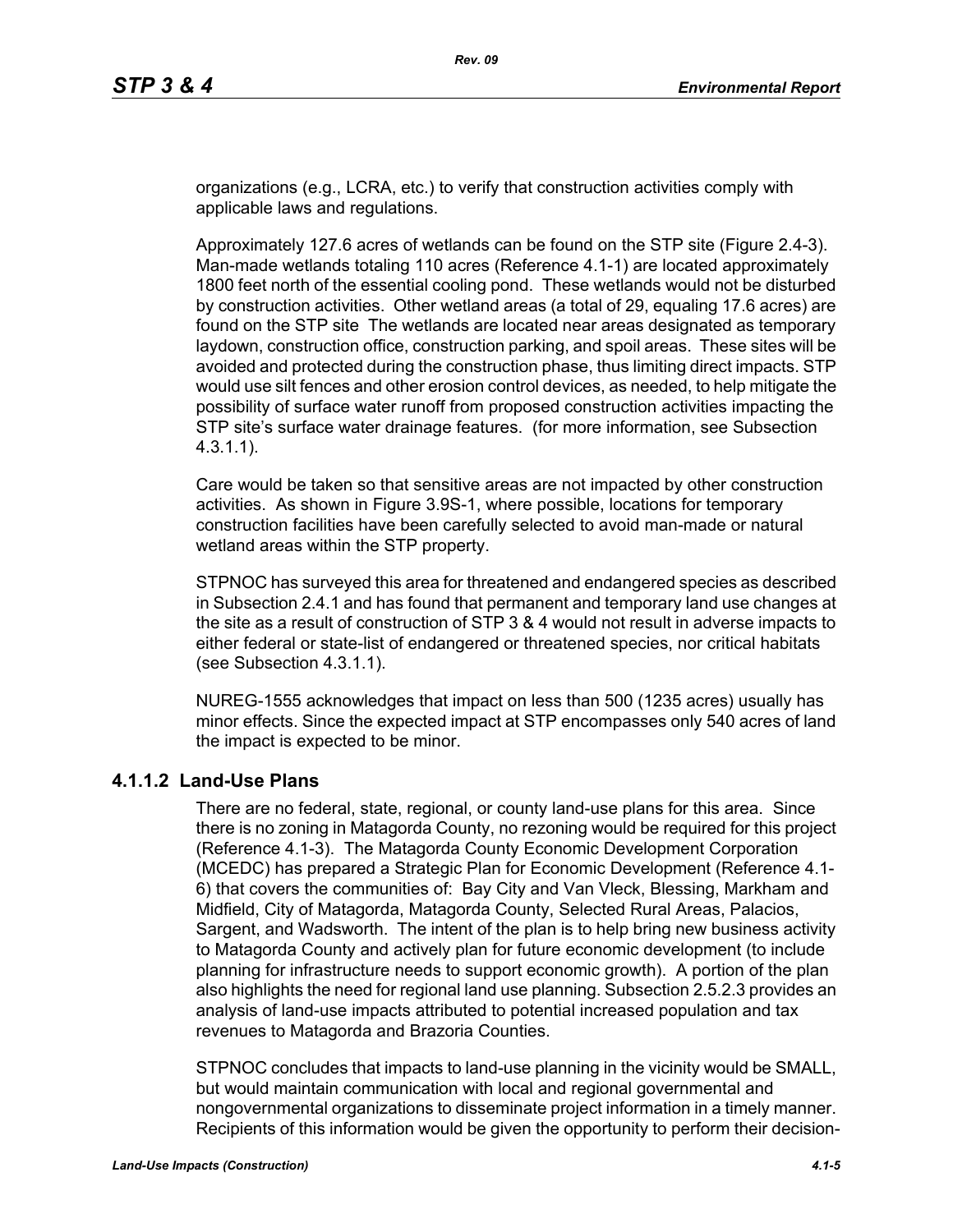making with the understanding that, (1) a percentage of the land converted for this construction project could be permanently dedicated to its new use and, (2) other converted land could become available for other uses upon construction completion, and they would be able to plan accordingly.

#### **4.1.1.3 Site Restoration and Management Actions**

Mitigation measures, designed to lessen the impact of construction activities, would be specific to erosion control, controlled access roads for personnel and vehicular traffic, and restricted construction zones. The site preparation work would be completed in two stages. The first stage would consist of stripping, excavating, and backfilling the areas occupied by the structure and roadways. The second stage would consist of developing the site with the necessary facilities to support construction, such as construction offices, warehouses, trackwork, large unloading facilities, water wells, construction power, construction drainage, etc. In addition, temporary structures would be razed and holes would be filled. Grading and drainage would be designed to avoid erosion during the construction period.

Action would be taken to restore areas consistent with existing and natural vegetation. A total of approximately 540 acres would be required for construction facilities including permanent facility structures and laydown. To the extent possible, STP roads would be used for construction traffic. If necessary, temporary stone roads would be installed along with site grading and drainage facilities. This would permit an all weather use of the site for travel and storage of materials and equipment during construction.

Other potential environmental impacts that may be created by preconstruction and construction activities as well as associated measures and controls to limit those impacts are discussed in Section 4.6.

### **4.1.2 Transmission Corridors and Off-Site Areas**

As discussed in Subsection 2.2.2, no new off-site transmission corridors are planned for STP 3 & 4. A study completed by the Electric Reliability Council of Texas concluded that the existing transmission system from STP into Houston is acceptable with some changes to conductor size from STP to the Hillje switchyard and on some transmission lines to Houston.

Within the STP site boundary, STP 3 & 4 would require the addition of a 345 kilovolt switchyard and the rerouting of one 345 kV transmission line that is currently connected to Bay No. 1 of the existing switchyard for STP 1 & 2. The transmission lines would run from the new switchyard for STP 3 & 4, back into the switchyard for STP 1 & 2 (which would be expanded) and then run offsite. The new onsite transmission corridor right-of-way between the new switchyard for STP 3 & 4 and the existing switchyard for STP 1 & 2 would be approximately 600 feet wide and take up approximately 12 acres of land. Construction activities associated with the new onsite switchyard and connecting transmission lines would occur in areas disturbed for construction activities associated with STP 1 & 2. Therefore, STPNOC concludes that impacts would be SMALL and not warrant mitigation.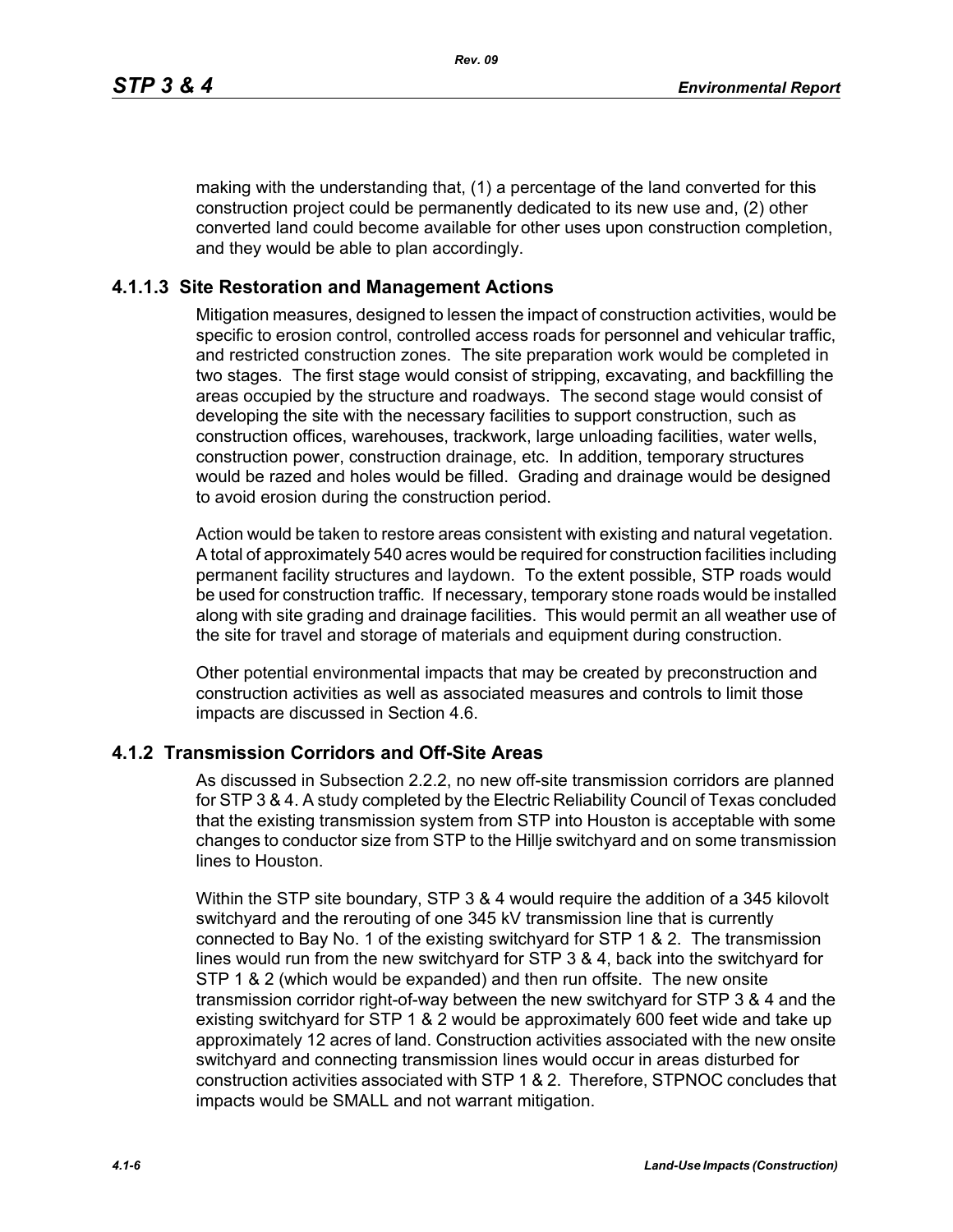Because additional offsite transmission corridor rights-of-way would not be required as a result of construction of STP 3 & 4, STPNOC estimates that land use impacts to transmission corridors and offsite areas would be SMALL and not warrant mitigation.

## **4.1.3 Historic Properties**

Cultural resource investigations conducted in 1975 before construction of STP 1 & 2 determined that the study area did not include any resources that were listed on or eligible for listing on the National Register of Historic Places. Based on a review of the National Historic Preservation Act as applicable to the STP site, no resources of local, regional, or state significance were located in the study area. The study area in the 1975 investigations included sufficient acreage to construct two additional reactor units. Those findings and a determination that no historical properties or other significant cultural resources would be impacted by the proposed construction on STP 1 & 2 were included in the FES issued by the NRC in March 1975 (Reference 4.1-7).

Construction activities associated with STP 3 & 4 would be conducted immediately adjacent to the current STP plant on ground that was evaluated for cultural resources in 1975 and subsequently disturbed for construction activities associated with STP 1 & 2. As discussed in Subsection 2.5.3.1, it is unlikely that any historical properties or other significant cultural resources are within the area that would be impacted by construction of STP 3 & 4. A possible grave site is southeast of the lake, but it is more than four miles south-southwest of the proposed construction area. As discussed in Subsection 2.2.2.2, STP anticipates no changes to offsite corridors; therefore, there would be no impacts due to construction on the transmission corridors.

One historical property is 8.9 miles from the project site, other significant cultural resources are between 6.0 and 9.2 miles away, and 35 archaeological sites are between 4.1 and 10 miles away (Reference 4.1-8). Because the closest known cultural resource is 4.1 miles from the proposed project site, and the new reactors would be constructed next to the existing STP 1 & 2, there would be no impact to the historical cultural setting of these resources due to construction of STP 3 & 4.

STPNOC concludes that construction impacts to historical or cultural resources would be SMALL and not warrant mitigation.

The Texas Historical Commission replied on January 19, 2007 that no historic properties would be affected by STP 3 & 4 (See Appendix A [Reference 4.1-9]). During any ground-disturbing activities for the proposed project, if cultural resources are discovered, activities would cease in the vicinity of the discovery and STPNOC would consult with the Texas State Historic Preservation Office (SHPO) in accordance with STPNOC's procedure for responding to unanticipated discovery of cultural resources.

## **4.1.4 References**

4.1-1 "2005 Annual Environmental Operating Report," STPNOC (South Texas Project Nuclear Operating Company) 2005.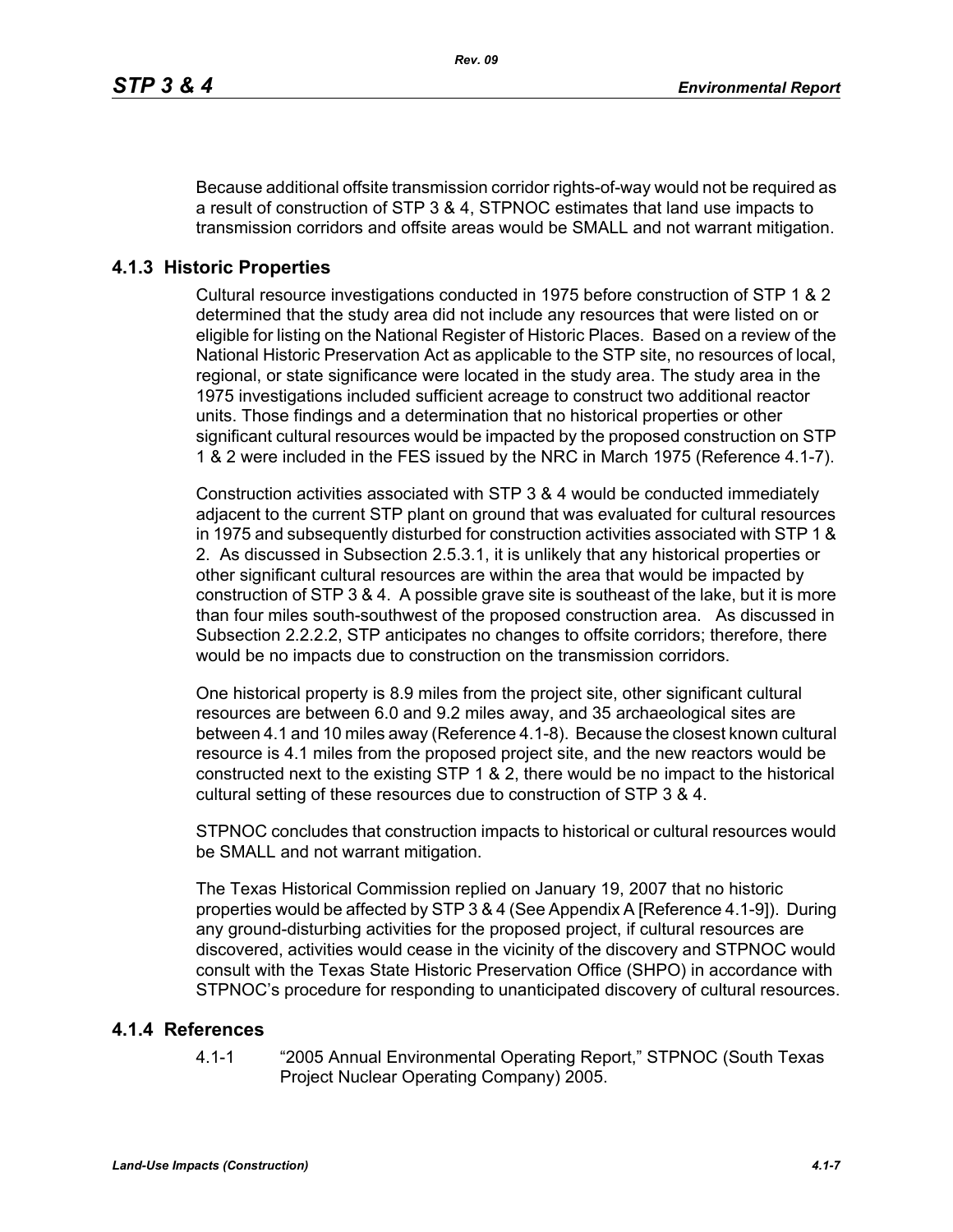- 4.1-2 United States Department of Agriculture and Natural Resources Conservation Service 2001. Soil Survey of Matagorda County, Texas. Available at http://soildatamart.nrcs.usda.gov/Manuscripts/TX321/0/ Matagorda.pdf, accessed January 16, 2007.
- 4.1-3 Texas Comptroller of Public Accounts Property Tax Division 2005. Appendix 7 – Matagorda County Appraisal District Self Evaluation Questionnaire. Available at http://www.window.state.tx.us/taxinfo/proptax/cadreports/asr/matagorda/ appendb.htm, accessed March 20, 2007.
- 4.1-4 STPNOC (South Texas Project Nuclear Operating Company) 1981. Historic Aerial Photos dated 10-28-75. 11-20-81, and undated (c. early 1980s).
- 4.1-5 "Ecological Survey Report Unit 3 and 4 Licensing Project, South Texas Project Electric Generating Station," Prepared for STP Nuclear Operating Company by ENSR Corporation, Houston, Texas, March 2007.
- 4.1-6 Matagorda County Economic Development Corporation (MCEDC) 2004, Strategic Plan for Economic Development, Matagorda County, 2005–2010.
- 4.1-7 "Final Environmental Statement for STP 1 & 2," NUREG-75/019.
- 4.1-8 "Matagorda County Project," Texas Archaeological Research Laboratory 2007. Letter with enclosures to Katherine Roxlau, TetraTech NUS, Inc., received from Jean L. Hughes, Records Conservator, Texas Archaeological Research Laboratory, University of Texas at Austin, Texas, January 19, 2007.
- 4.1-9 William Martin (Texas Historical Commission) January 19, 2007 response (stamp of approval) to letter from S. L. Dannhardt (STP) December 12, 2006 regarding STP 3 & 4.